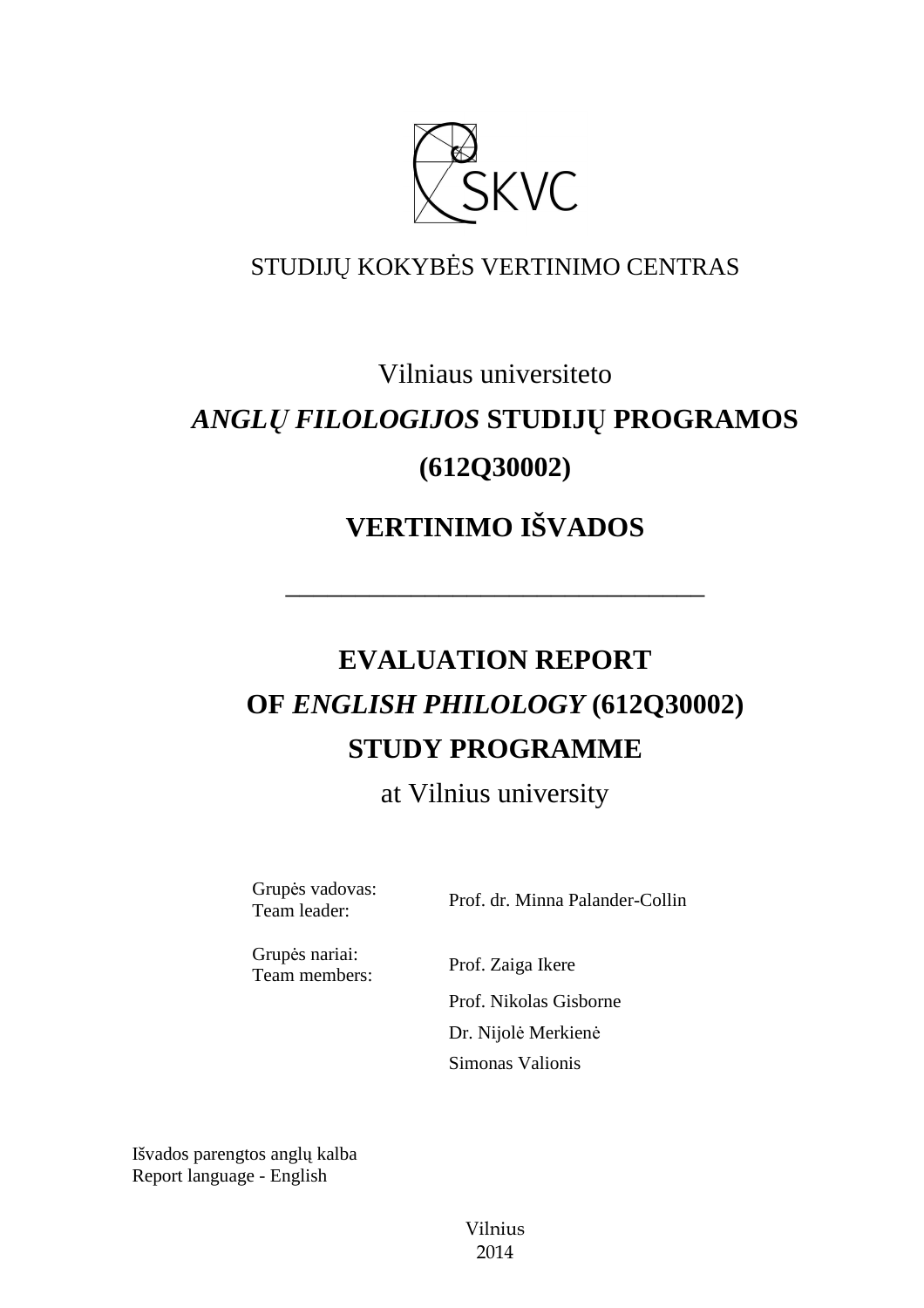#### **DUOMENYS APIE ĮVERTINTĄ PROGRAMĄ**

| Studijų programos pavadinimas                           | Anglų filologija                                                                                       |
|---------------------------------------------------------|--------------------------------------------------------------------------------------------------------|
| Valstybinis kodas                                       | 612Q30002                                                                                              |
| Studijų sritis                                          | Humanitariniai mokslai                                                                                 |
| Studijų kryptis                                         | Anglų filologija                                                                                       |
| Studijų programos rūšis                                 | Universitetinės studijos                                                                               |
| Studijų pakopa                                          | Pirmoji                                                                                                |
| Studijų forma (trukmė metais)                           | Nuolatinė (4 m.)                                                                                       |
| Studijų programos apimtis kreditais                     | <b>240 ECTS</b>                                                                                        |
| Suteikiamas laipsnis ir (ar) profesinė<br>kvalifikacija | Anglų filologijos bakalauras                                                                           |
| Studijų programos įregistravimo data                    | švietimo ir<br>Respublikos<br>mokslo<br>Lietuvos<br>ministro 1997 m. gegužės 19 d. įsakymu, Nr.<br>565 |

#### **INFORMATION ON EVALUATED STUDY PROGRAMME**

–––––––––––––––––––––––––––––––

| Title of the study programme                           | <b>English Philology</b>                                                                                                            |
|--------------------------------------------------------|-------------------------------------------------------------------------------------------------------------------------------------|
| State code                                             | 612Q30002                                                                                                                           |
| Study area                                             | <b>Humanities</b>                                                                                                                   |
| Study field                                            | English philology                                                                                                                   |
| Kind of the study programme                            | <b>University Studies</b>                                                                                                           |
| Study cycle                                            | First                                                                                                                               |
| Study mode (length in years)                           | Full-time, 4 years                                                                                                                  |
| Volume of the study programme in credits               | <b>240 ECTS</b>                                                                                                                     |
| Degree and (or) professional qualifications<br>awarded | Bachelor of English Philology                                                                                                       |
| Date of registration of the study programme.           | 19 of May 1997, under the order of the Minister<br>of the Ministry of Education and Science of the<br>Republic of Lithuania No. 565 |

Studijų kokybės vertinimo centras ©

The Centre for Quality Assessment in Higher Education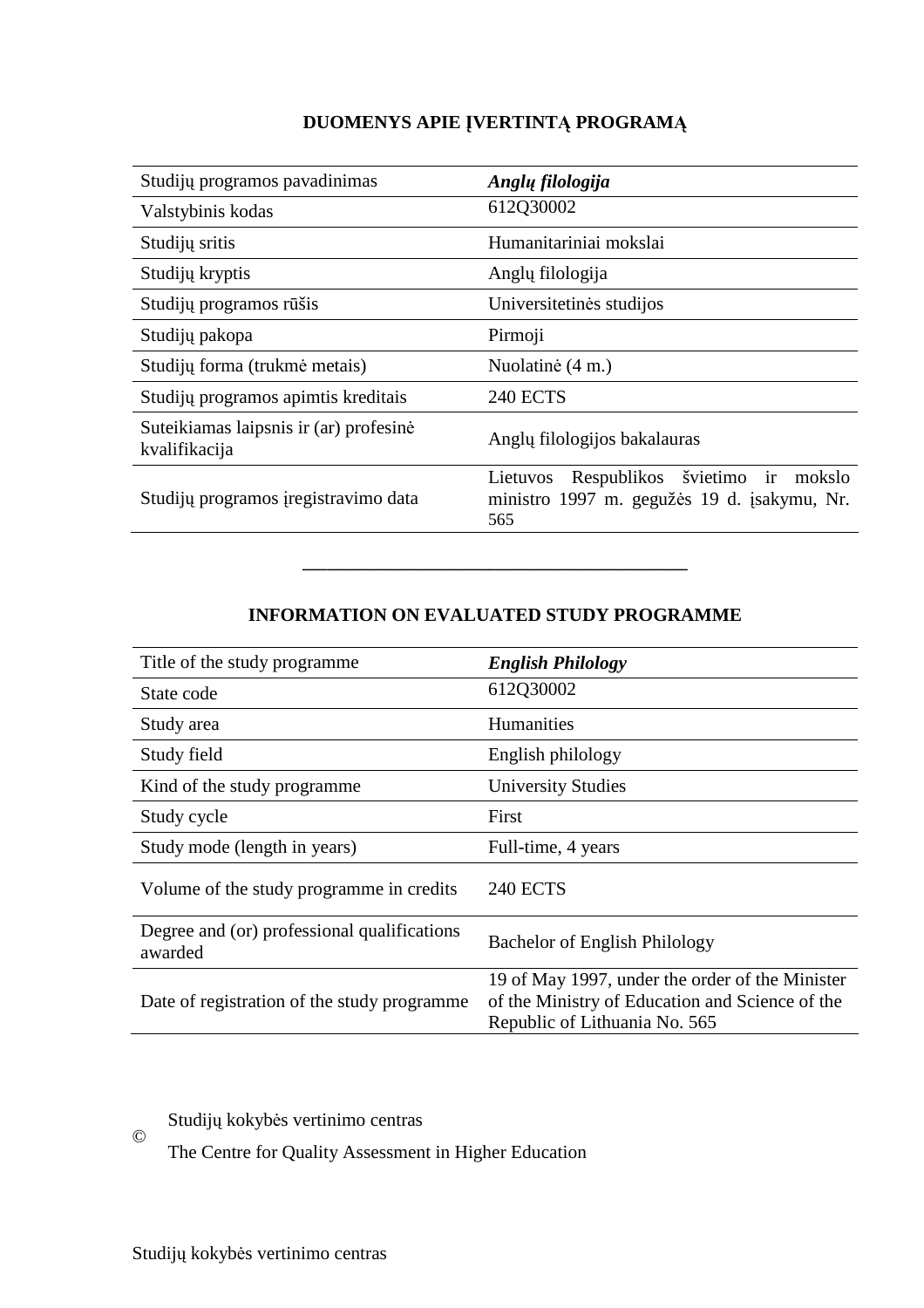### **CONTENTS**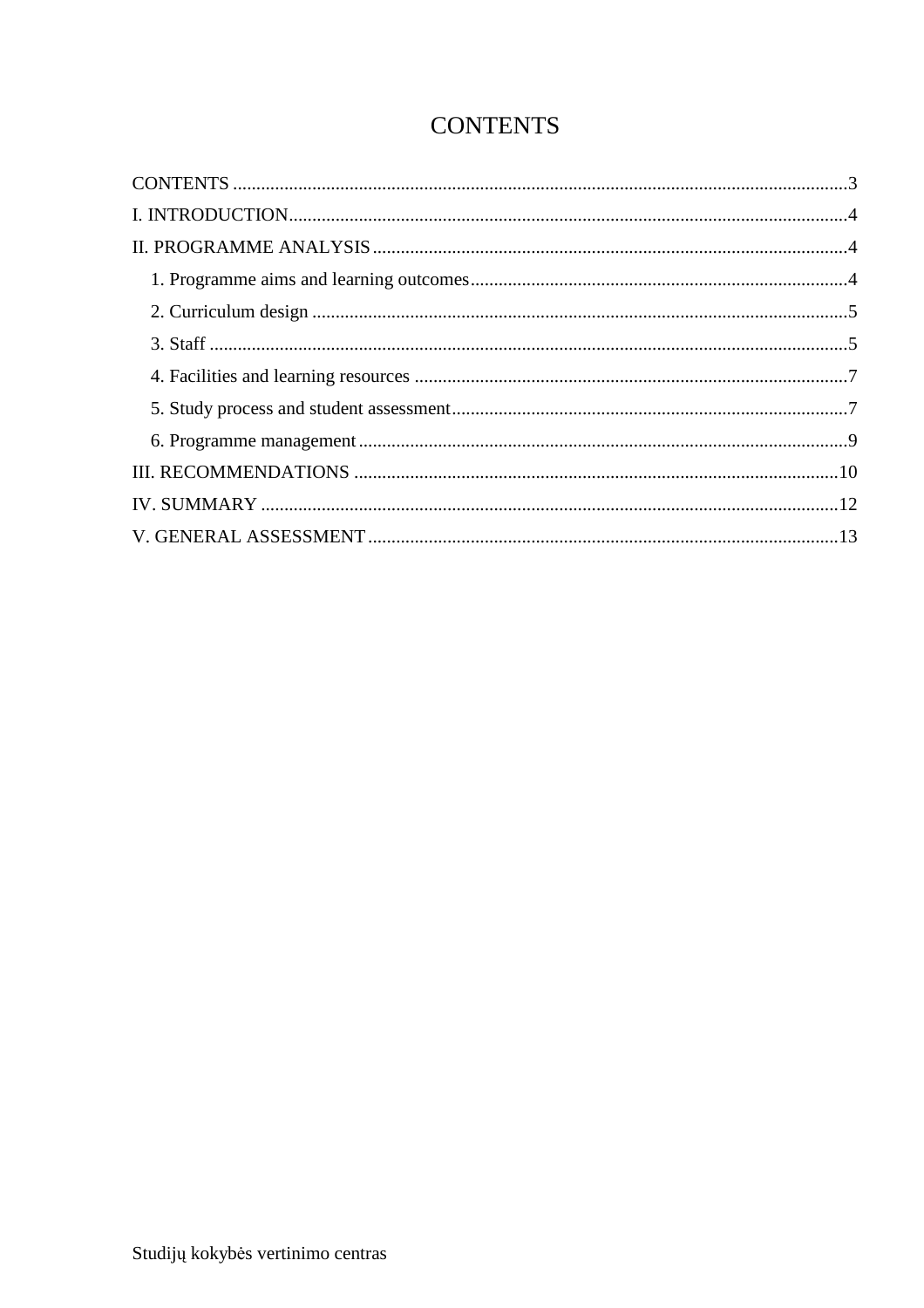#### I. INTRODUCTION

This Report presents the results of the external Evaluation of the Bachelor (BA) study programme English Philology offered by the English Philology Department at the Faculty of Philology, Vilnius University. The English Department is the largest department of the Faculty. During 2008–2012, 64–77 new students were admitted to the BA programme each year.

The evaluation process of the study programme English Philology was initiated by the Centre for Quality Assessment in Higher Education of Lithuania nominating the external Evaluation Team of Experts formed by the team leader, professor Minna Palander-Collin (University of Helsinki, Finland), professor Zaiga Ikere (Daugavpils University, Latvia), professor Nikolas Gisborne (University of Edinburgh, UK), Dr. Nijolė Merkienė (Lithuania) and student representative Simonas Valionis (Lithuania).

For the evaluation, the following documents have been considered:

- 1. Law on Higher Education and Research of Republic of Lithuania;
- 2. General Requirements of the First Degree and Integrated Study Programmes;
- 3. Methodology for Evaluation of Higher Education Study Programmes;

The Evaluation is based on the Self-Evaluation Report (SER) and its annexes prepared in October 2013 and the site visit on 25 February 2014. During the visit the expert team met all the required groups including senior administrative staff, staff responsible for the preparation of the SER, teaching staff, students, graduates and social partners. The Team also examined students' course papers and BA theses and visited auditoriums, libraries, and other facilities. After the Expert Team discussions and additional preparations of conclusions, general remarks of the visit were presented. After the visit, the group met to discuss and agree the content of the Report, which represents the Expert Team's consensual views.

#### II. PROGRAMME ANALYSIS

#### *1. Programme aims and learning outcomes*

The BA programme English Philology provides a comprehensive approach to the study of English Philology and aims to offer philological competences in the areas of English language, linguistics and literature as well as generic competences. The learning outcomes of the programme are further specified in terms of eight generic competences and eleven subjectspecific competences that run through the compulsory and optional courses; they are well defined and clear. Tables given in SER have been developed to show which competences are learned in each course. The students should attain the CEFR levels C1-C2 in their English communication skills. According to the SER, learning outcomes can be found on various university websites but the students nevertheless felt that they should be reminded more often of the learning outcomes of the courses although fourth-year students had developed an understanding of their competences and programme aims. The Expert Team would nevertheless encourage further discussion in the department on how to ensure that programme learning objectives are achieved in a modular degree as this discussion seems to have been absent.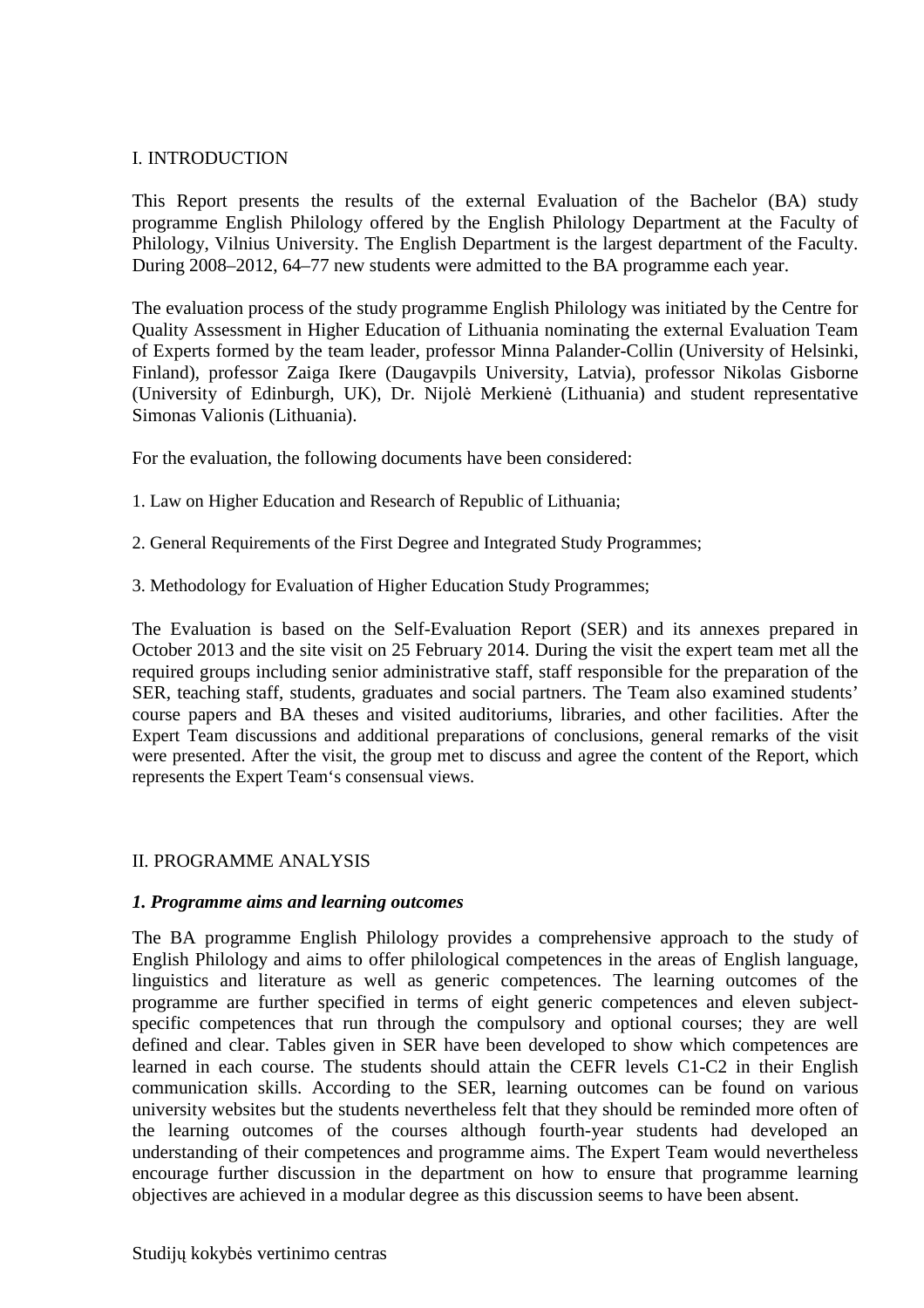The programme aims and learning outcomes are based on high academic requirements. During the site visit students, graduates and social partners praised the high quality of the teachers' expertise in linguistics and literature, and students and graduates who had experience of Erasmus exchange or Master (MA) studies in foreign universities felt that the BA programme in English Philology had equipped them with excellent English writing, presentation and other academic skills in comparison to students from other countries. The social partners were highly satisfied with the English language and analytic skills of the graduates they had employed as teachers in their institutions.

In total, Expert Team would like to declare that the learning objectives of the programme are consistent with the type and level of studies; the qualifications and the name of the programme are compatible with the learning objectives and the content of the programme.

#### *2. Curriculum design*

This is a very good programme in the area of English Philology, which provides students with a full knowledge base and a range of skills which are relevant to the subject. The Expert Team thinks that the degree meets its objectives and the students should be able to achieve their learning outcomes specified in SER. The degree is well structured and well organised.

The content of the subjects is consistent with the type and level of the studies. There is an appropriate degree of research–led teaching, and a commendable possibility in the degree programme is the availability of Individual Study Programmes. The subjects studied and modules are appropriate for a degree in English Philology. To take a single example, the succession of courses in English Grammar shows appropriate and clear progression. It was nice to note that the department was proud of their students. The BA theses ET saw were excellent, and showed that the students had been very well trained. There was excellent feedback on these theses, and the marking managed to be both fair and exacting. The courses are of a high quality, and the teachers treat their students as colleagues and are open minded and receptive. These points were appreciated by the students. So, there are no doubts that the scope of the programme is sufficient to ensure learning outcomes.

There are few minor elements that still could be developed in the future. The information about the programme and possible progression paths through the degree could be made clearer to the students. It would help if the department was to publish handbooks explaining the different options to students, and it would help if there were an academic member of staff with the formal role within the department of 'Department Tutor'.

On the whole, the curriculum design meets the legal requirements, the study subjects and modules are spread evenly and the themes are not repetitive. The contents are up-to-date and reflect the research strengths of the department. ET agrees that the content and methods of the subjects are appropriate for the achievement of the intended learning outcomes.

#### *3. Staff*

The English Philology study programme is provided in accordance with the relevant legal acts of the Republic of Lithuania. The programme is run by 44 teachers: 22 teachers of the Department who teach courses of the English Philology, and 22 teachers from other departments and faculties (3 of them teach compulsory subjects and 19 teach foreign languages and other optional subjects). The academic staff of the English Philology Department includes 2 professors, 5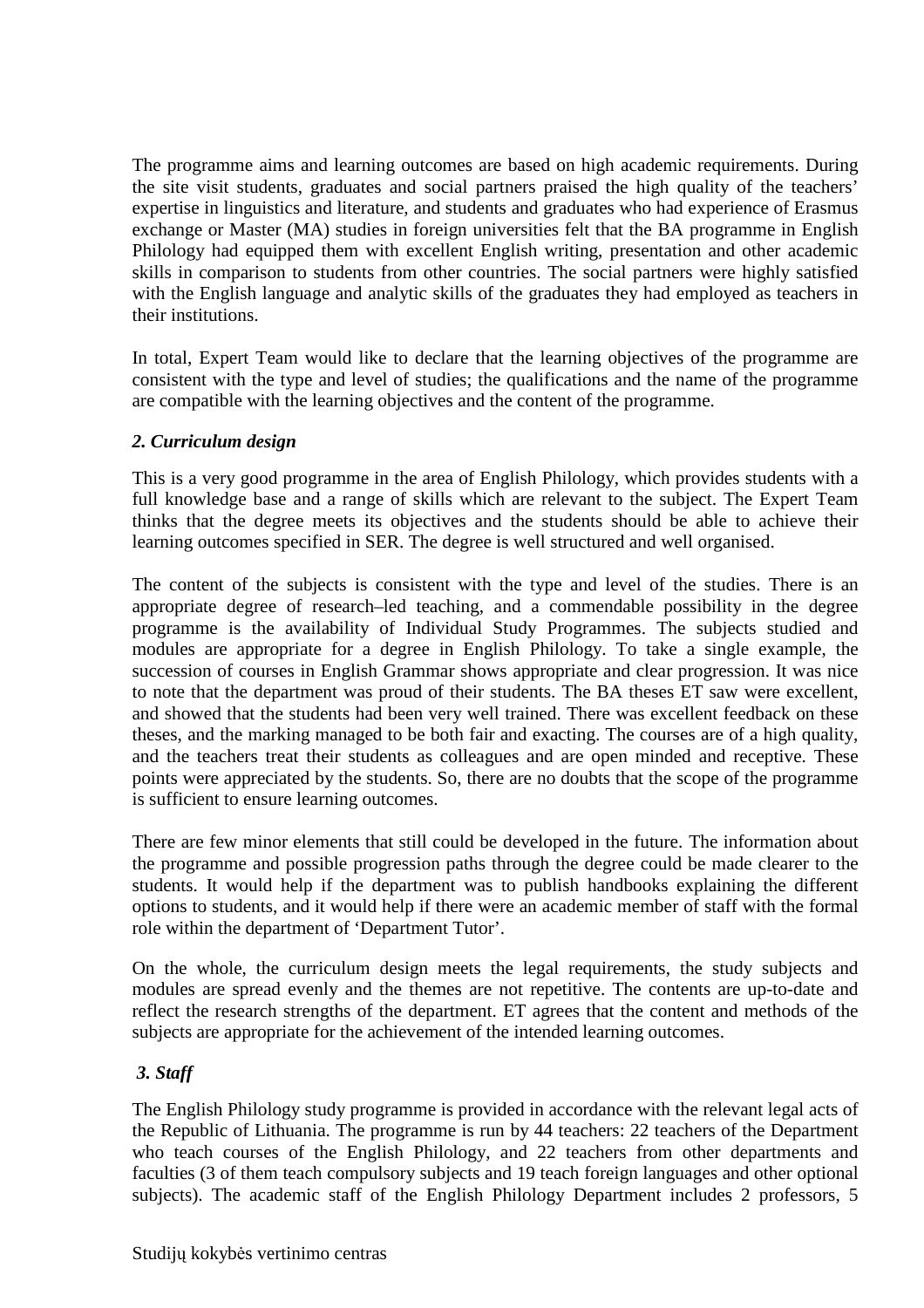associate professors, and 8 lecturers with a doctor's degree. What is important in the studies of foreign philology and which is a great asset to the programme is the fact that there are three native speakers of English who are involved in the programme. Visiting native speaker teachers are also engaged thanks to the Fulbright scholarship programme testifying to good collaboration between the relevant USA institutions in Lithuania and the present programme designers or faculty administration. All in all, there is enough qualified teaching staff to ensure learning outcomes.

As can be judged from the SER, the English Philology Department has a growing research potential (p. 28). During 2011–2013 ten doctoral students have defended their dissertations, which is a remarkable achievement. The situation with the recruitment of junior staff, however, could be developed as the current average age of academic staff is 43 years (SER, p. 26), but this would require systematic measures by the Faculty rather than just the study programme.

There is an established system of teaching staff evaluation according to various criteria. Every five years all academic staff participates in a re-evaluation process for academic positions. This process was approved by the VU Senate Committee on 23 February 2010. The document envisages several steps to evaluate the applicants' academic and research activities. Besides the minimal requirement of a MA degree, for higher positions various requirements are taken into account including 1) the number and quality of publications (articles, monographs, etc.), 2) participation in international and national research conferences, 3) supervision of doctoral thesis, 4) teaching load, 5) teaching materials and other publications, 6) applied research, and 7) participation in projects.

Teachers' workload management is approved at a University level. The discussions with the teaching staff, however, revealed the fact, that for assistants and lecturers, with 576–620 hours of teaching, to achieve the required research results and academic development in this respect is a tough job requiring sacrifices of one's free time and vacations. This fact does not make an academic career at higher educational establishments appealing for the younger generation in general and for those working in English philology in particular. As indicated in the SER (p. 28) the turnover of the personnel working in the programme is not high.

The Department has a strong research potential that is commendable.The teaching staff publishes their research findings in monographs, Lithuanian and foreign scientific journals, participate in international and national conferences and research projects. The scientific maturity of the staff is manifested in the fact that the most outstanding members of the staff (Dr.habil. A. Usonienė, Dr. R. Rudaitytė and Dr. Šeškauskienė) besides their significant scholarly contributions are also editors-in-chief of philological journals that are well known in Baltic States and elsewhere. So, there is no doubt that teaching staff is highly involved in research directly related to English Philology.

Teachers involved in the study programme develop their academic and didactic qualifications during study visits, by participating in the Erasmus staff exchange programme, research summer schools, projects, conferences, and publications. As to conference participation, it has to be noted that the academic staff is financially granted the possibility to present the research achievements at local and international conferences. The financial support is ensured by the Research Council (Faculty and University). It amounts to 500 Lt for conferences in Lithuania and up to 5000 Lt for international conferences abroad. It has to be noted that during the site visit there were no complaints from the teaching staff about cases of having been denied this support by the Faculty Research Council.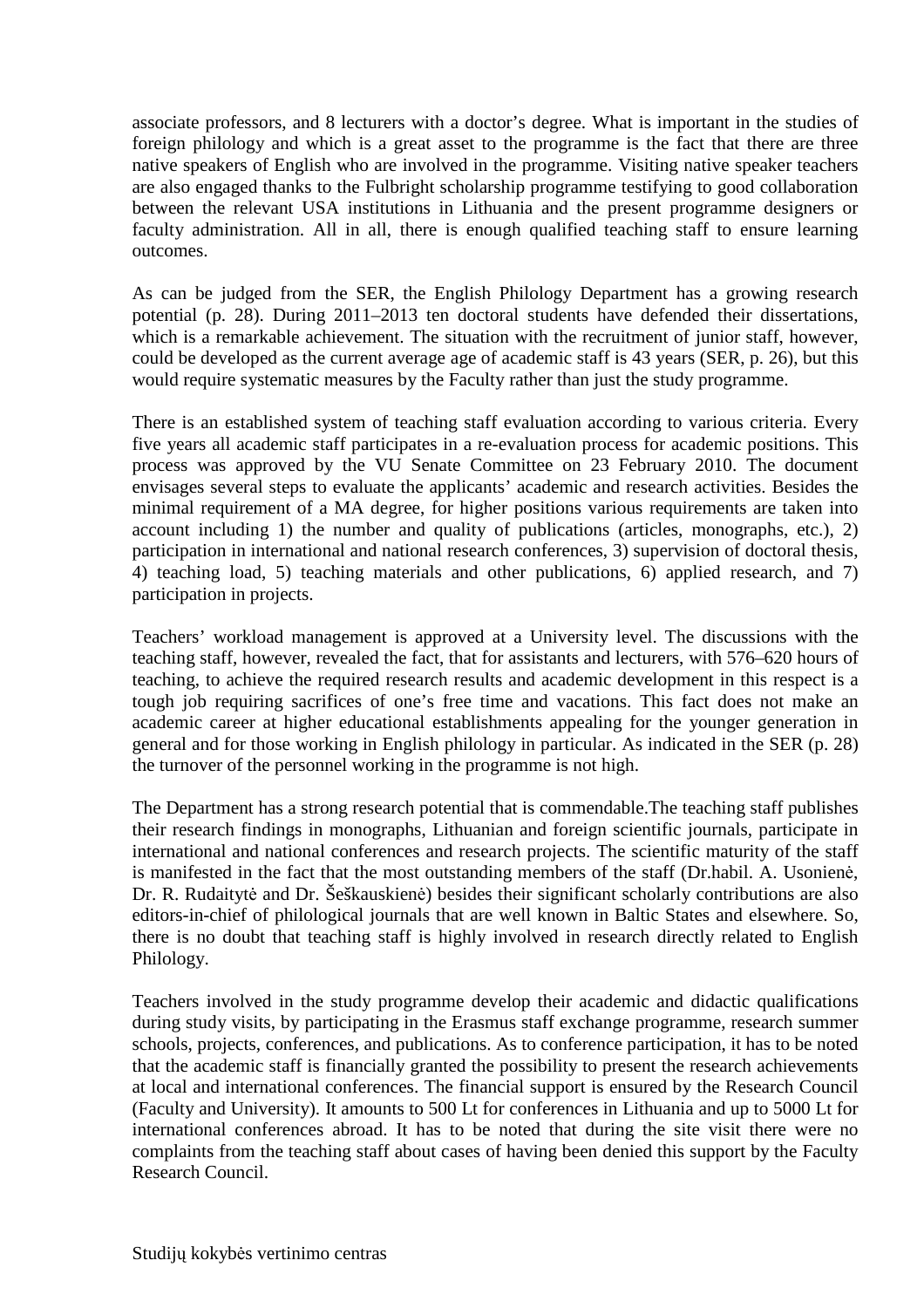In discussions with the teachers during the site visit and also judging from SER (p. 27), it can be concluded that the existing teaching workload somewhat prevents the academic staff from engaging even more consistently in research activities, which are necessary in order to qualify for higher academic degrees. Although the research commitment and results of the staff are clear, the Faculty should more clearly and systematically support research activities. There should be a plan of action at the Faculty level that would encourage also junior academic staff to progress in their academic careers.

On the whole, the teaching staff of the programme is involved in research and research projects directly related to the study programme. Also, staff widens their international contacts through visits to foreign universities and by participating in the ERASMUS exchange programme.

#### *4. Facilities and learning resources*

The study process takes place in the old buildings of Vilnius University on the premises of the Faculty of Philology, the part of VU architectural ensemble of great historical value. Due to the major renovation in the Faculty in 2010-2012 the situation improved considerably, 12 classrooms were renovated, new furniture was acquired, wireless internet connection was installed together with multimedia equipment. Lectures and seminars for students of English are held in different classrooms and in the English Philology Department. However, the accessibility of classrooms for disabled people is limited in these historic premises.

There is a study information system in VU comprising databases and software for studies, written assignments, computerised examination system, electronic search for plagiarism, admission to first and second level studies (VUSIS). VUSIS users are given authorised access to relevant programs and databases. However, the system is slow a bit and not very flexible. Maybe this is the reason why only few teachers use this service actively for their courses.

In the programme attention is paid to the independent work of students and this is supported by the fact that there are good library resources with computer facilities.

The teachers use PowerPoint presentations, internet sources, publicly available corpora and computer software. The English Philology Department has some office equipment, but teachers and students usually use their own personal laptops.

There is enough study materials for students: the VU libraries have a lot of reading material for studies, including electronic resources and databases. The library of the Department has a lot of publications in English, receives new books from participants of academic exchange programmes, seminars and conferences. Since 2008, the academic staff has written 5 textbooks and books for studies. Material basis of the Faculty is improving. However, there are problems with the place for increased number of consultations. The premises of the Department are used for consultations which interfere with the normal functions of the Department and teachers' rest. Moreover, there is an open access to publications in different languages (literary theory, folklore, linguistics, dictionaries, reference books, encyclopaedias, periodicals in the field of Philology), including many fundamental and modern works in English Studies. Both students and teachers can use databases subscribed to by the VU Library, and many databases are available from teachers' workplaces.

Even though the students of this programme have their internship period at the end of their studies, they indicated that it is not enough time for them to successfully gain practical skills. They expressed a wish to organise the internship period a bit earlier in the study process as well as to establish stronger links between businesses and the Department.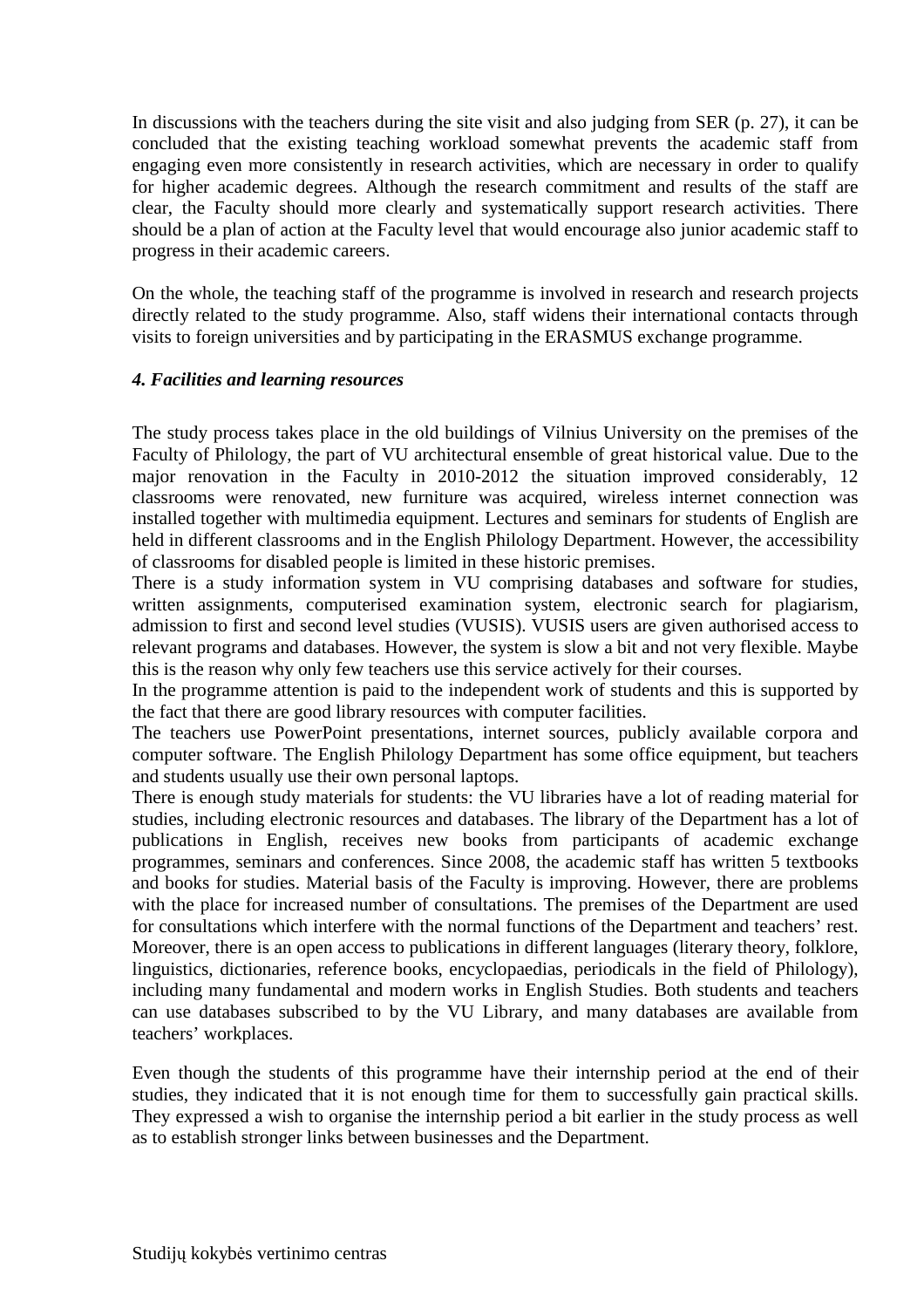All in all, the Expert Team thought that the programme makes good use of the premises and resources it has. For example, it is highly commendable that students have access to computers which they can use for corpus studies.

#### *5. Study process and student assessment*

The admission is organised on a competitive basis according to the Procedure for Competitive Admission (May 2012) and VU Admission Rules (June 2012) confirmed by the VU Senate Committee. Information about admission requirements is published in VU booklets, the media and the internet. The admission requirements are well-founded. Candidates to be enrolled in the English Philology programme must have completed secondary education. Three marks for maturity examinations (English, Lithuanian and history, the second foreign language or native language for those candidates whose mother tongue is other than Lithuanian) are added up to make the entrance score.

Consultations for students are relevant in the second, third and fourth year of study (time of writing a term paper or a BA paper). However, it is a problem in the calculation of the teachers' work load, because BA paper supervision is given only 8 hours per academic year per student. In reality teachers claimed it takes much more time.

Lectures given on linguistic or literary courses (e.g. Introduction to Linguistics, English Lexicology and Lexicography) are combined with seminars. In this way, the course teachers get instant feedback; they can apply reliable assessment procedures. On the other hand, the teaching/learning process is to an extent dependent on the motivation of the students because the amount of time for self-study is significantly higher than classroom time. It seemed to the Expert Team that the system of independent study works in this context as for instance the BA thesis are generally very good.

The students have a good background for participation in research, which can be seen from term paper writing and from BA theses. Students' research conferences are very popular among English Philology students (2013 – 68 presenters; 2012 – 58; 2011 – 42; 2010 – 48; 2009 – 39; 2008 – 43). The most talented students have the possibility to present their research projects at international conferences. Two students carried out their research practice under the Student Research Practice (SRP) project working in the language corpus laboratory (2008). In 2010, the third and fourth year students assisted the staff of the Department responsible for organizing the 43rd Annual Meeting of Societas Linguistica Europea (SLE). In 2010-2011, the third year students were involved in the compilation of the LINDSEI-LT spoken corpus of learner English. LINDSEI-LT and the LICLE corpus of written Lithuanian learner language are used for writing BA and MA thesis on language acquisition.

Students appreciated the different opportunities they have to be engaged in cultural, sport and other activities offered by VU Cultural Centre and Health and Sports Centre, Student Representative Office (faculty and central) and others.

Students of the Department are also active in the ERASMUS exchange programme and spend on average 5 months studying at universities in Belgium, Bosnia and Herzegovina, China, Croatia, Cyprus, Finland, France, Germany, Holland, Ireland, Italy, Latvia, Norway, Poland, South Korea, Spain, Sweden and Switzerland. From 2012 students increasingly get interested in Erasmus work placements (8 students). Their experience from foreign visits is very positive.

The system of VU social support includes incentive grants, social grants, special grants, nomination grants, loans for tuition fees, dormitories.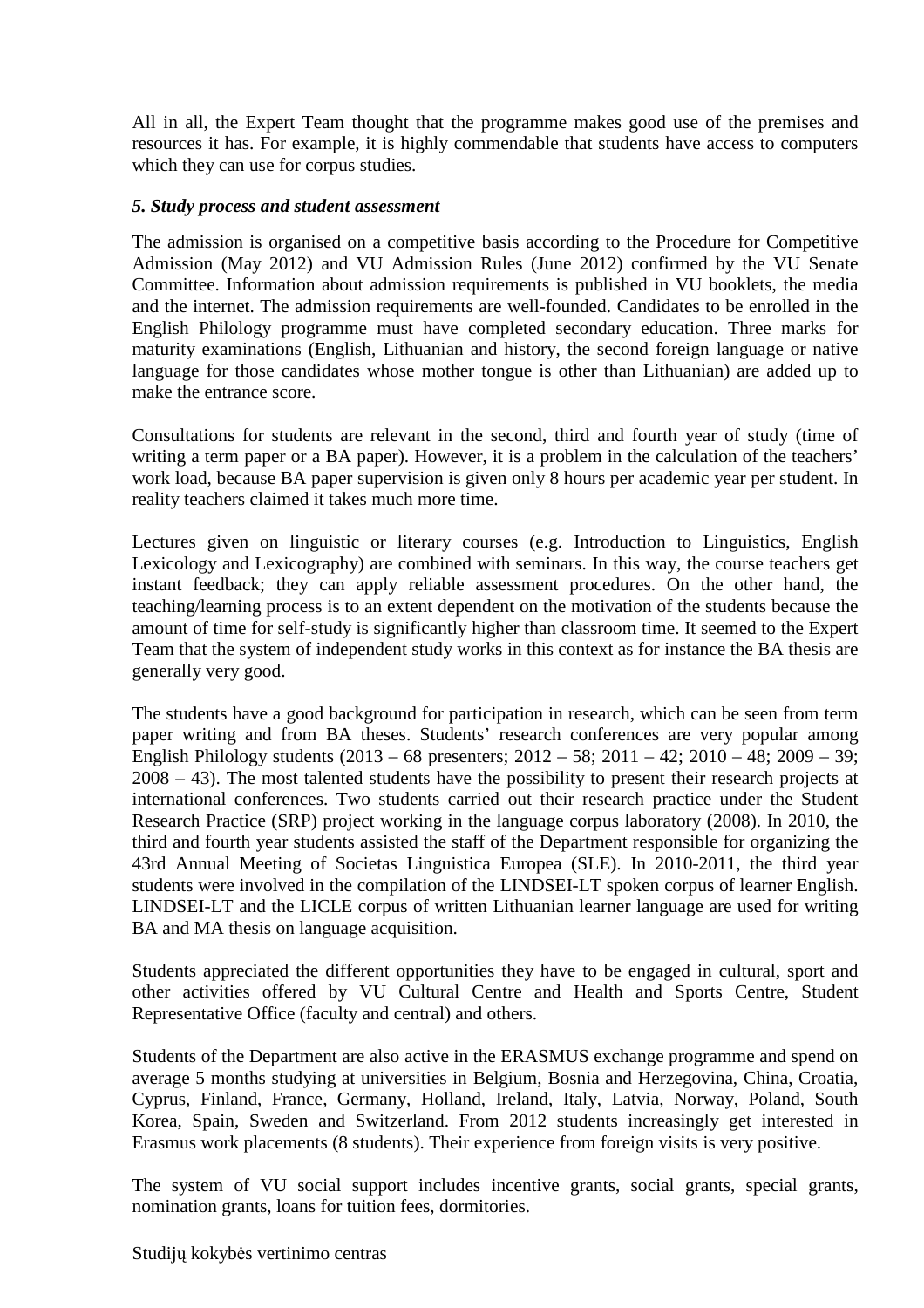Regarding the academic support, the Faculty of Philology prepares an Information Package which presents descriptions of all types of courses. It is also available on the website of VU. Students are guided, assisted and advised by the teachers; individual tutorials are most often arranged to assist the students in the process of BA paper or term paper writing. First and second year students have a coordinator on Contemporary English Course. Overall, the students were not very well aware of the progress of their studies so the practice of academic support could perhaps be developed further.

During the first lecture, teachers present the course outline, assessment requirements for the students. Examination can be oral or written, usually together with cumulative assessment. When the course involves a combination of different aspects taught by different teachers and is given one final mark, the team of the teachers delivering the course in each year prepare an assessment grid which is announced to the students at the beginning of the semester. The grid presents a break-down of proportions of the final mark for each aspect of the course. One member of the team coordinates the assessment of the course. This assessment system receives response from the students for its objectivity and clarity. The Expert Team thought that the system is clear and it is publicly available to all students.

Different measures are used to ensure honest studies at VU. Teachers introduce students to the Code of Academic Ethics (CAE) and Study Provisions (SP). Students have to upload their graduation papers into VUSIS where they are checked by Electronic Plagiarism Detection System (EPDS).

Students of this programme who continue to study at MA programmes have solid writing and presentation skills and broad knowledge of English linguistic and literature. Professional activities are often related to teaching English as a foreign language and translation. Graduates work as translators and interpreters for translation companies, various European Union institutions, Ministry of Foreign Affairs, embassies residing in Vilnius, at Lithuanian and/or foreign universities etc. The graduates are well-employed and their degree clearly provides them with a solid basis for finding their place in Lithuanian society.

#### *6. Programme management*

The responsibilities for decisions and monitoring of the implementation of the programme are allocated to the Study Programme Committee consisting of five staff members, one student and one social partner. Feedback on the programme is regularly collected and analysed through the survey of the Quality Management Centre, but according to the SER very few students fill in the questionnaire (4–5 out of 50–60 each year). During the site visit students said that they do not have opportunities to give specific feedback on the study programme as the survey is fairly general and also students do not hear afterwards whether their suggestions are being considered. However, during the site visit the students seemed to be very committed to the programme and formulated their understanding of the programme in a very coherent manner; similarly, the teaching staff is highly qualified, dedicated and competent. It thus seems to the Expert Team that students and staff would need a regular forum to discuss feedback related to the study programme in order for the programme management to fully employ the ideas of both staff and students for the future benefit of the programme.

It is commendable that outcomes of internal and external evaluations of the programme are used for the improvement of the programme. For example, graduation thesis credits were increased and the period of professional practice was extended from one month to the whole semester in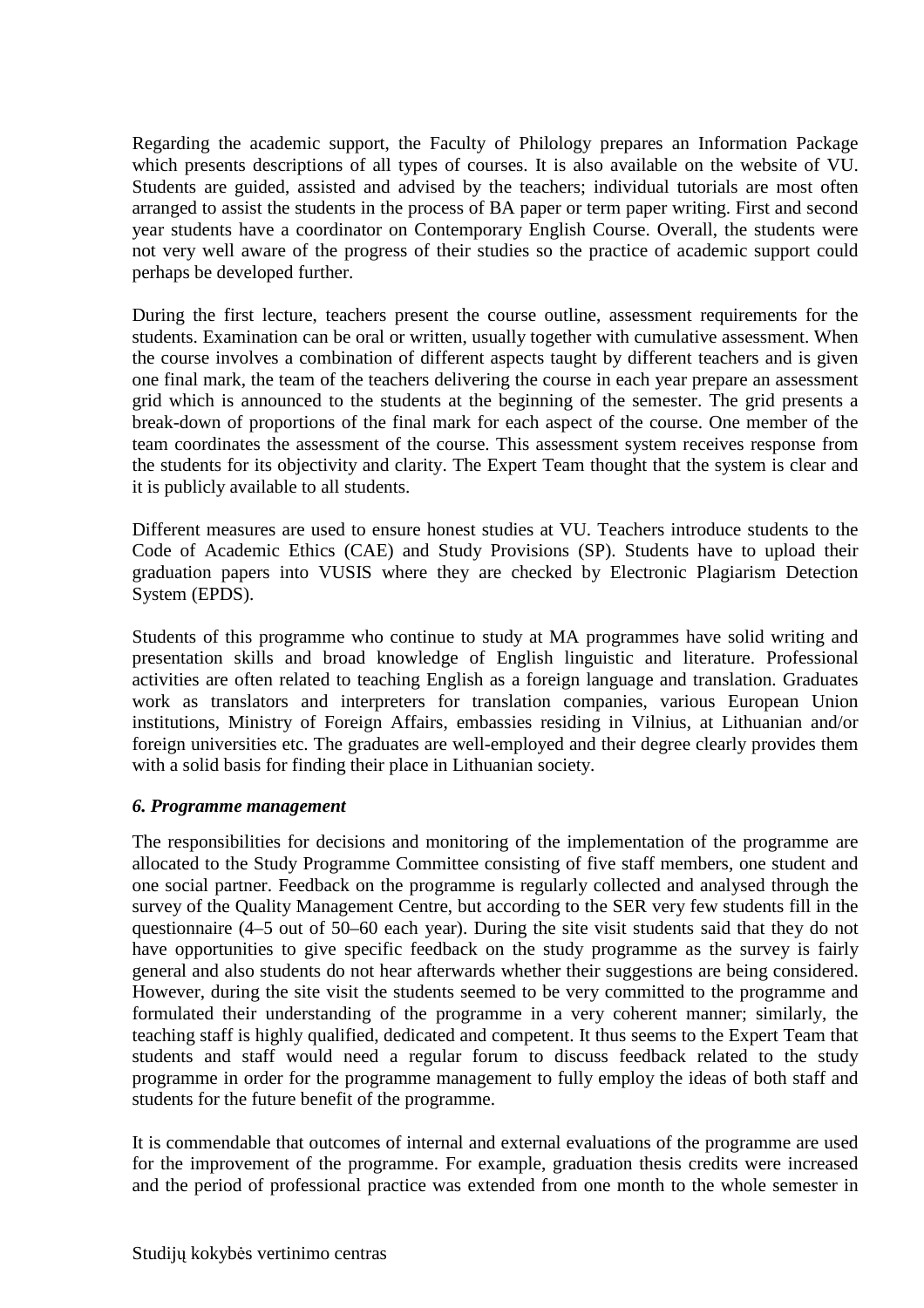response to the students' wishes. It thus seems to the Expert Team that the programme is quite willing and eager to develop and adjust to new requirements.

The programme has cooperation with social partners working especially in the area of teaching. A broader scope of social partners representing also other sectors of working life like translation, international affairs or business and more specific career advice would further help students find their place in Lithuanian society. It would be beneficial to the students to introduce careers advice, and possible internships (which need not take place as part of the degree) early on in their programme.

All in all, the Expert Team agrees that communication and managing change are a weaker point at the University of Vilnius more generally. A practical way of enhancing communication with 'stakeholders' and students as well as prospective applicants would be to develop a comprehensive student handbook<sup>1</sup> to clarify e.g. the programme structure and aims, student progression through the programme, and career options and requirements for qualifications (e.g. teacher). The department could also nominate one of the teachers as Student Tutor who could serve as the curriculum counsellor for the students.

#### III. RECOMMENDATIONS

- 1. The department could organise systematic discussions on programme learning objectives and methods of ensuring that they are achieved in a modular degree.
- 2. It is recommended that the programme management develop a student handbook to clarify the programme structure and aims, student progression through the programme, and career options and requirements for qualifications (e.g. teacher).It would be helpful for student academic and professional development and progress. It would also clarify the programme aims and goals for prospective applicants and social partners.

 $\overline{a}$ 

<sup>&</sup>lt;sup>1</sup> A Student Handbook could include the following sections: 1) An introduction from the programme leader *welcoming the students to the programme, and introducing him- or herself.* 

*<sup>2)</sup> Names of all staff involved, their contact details and their office hours.* 

*<sup>3)</sup> General information (about where the 'welcome' meeting is taking place, information about the staff-student liaison committee, who students should approach with their enquiries in the first instance).* 

*<sup>4)</sup> A table of the structure of the degree, showing students how they can/should put their programme together from the different modules, including information about core and optional courses.* 

*<sup>5)</sup> A summary of the regulation information about progression from first to second year, and into the dissertation (marks required, etc.).* 

*<sup>6)</sup> Some basic information about the dissertation (credits, course and structure, length, the nature of research, deadlines)* 

*<sup>7)</sup> Course and assessment information (a list of individual modules, their assessment methods and deadlines, their relationship to the programme learning outcomes, a brief description of their contents and recommended reading, name of the teacher, contact information for the teacher, a link to more detailed information on the university's webpages).* 

*<sup>8)</sup> The programme timetable.* 

*<sup>9)</sup> Advice on Student Support and academic guidance; late coursework and plagiarism; illness and disability adjustments. (This could be held more centrally as a separate document for the Faculty.)* 

*<sup>10)</sup> Notes on the writing, presentation and submission of essays and dissertation.* 

*<sup>11)</sup> Notes on feedback: how the staff give their feedback to students, and what the students should expect from the different teachers on the course in terms of academic feedback.* 

*<sup>12)</sup> An explicit statement of the marking scheme (what qualities does work have to have to get a particular grade?).*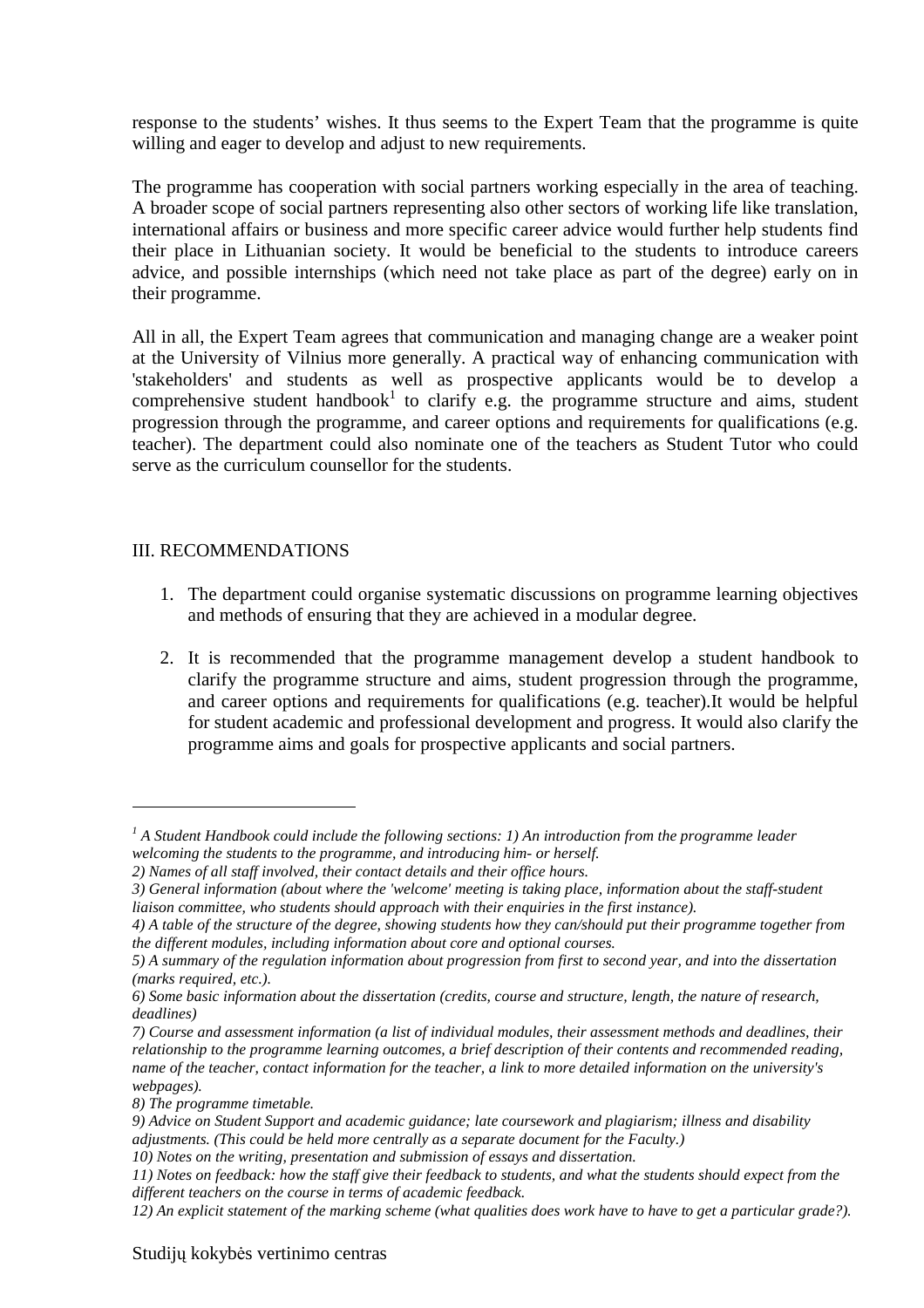- 3. The department should find ways of improving its communication both among the staff and with the students.
- 4. The electronic system VUSIS could be more actively used by the staff members of the Department in order to create their websites and place teaching materials there.
- 5. Improve office equipment; provide students with more computer working places, if possible.
- 6. Introduce a bit more practice time for the students and establish stronger links between a wider scope of social partners and the Department.
- 7. Ensure the possibility for the staff to employ sabbaticals, embracing a greater number of the staff, including junior members. At present this opportunity is limited due to the considerable teaching load.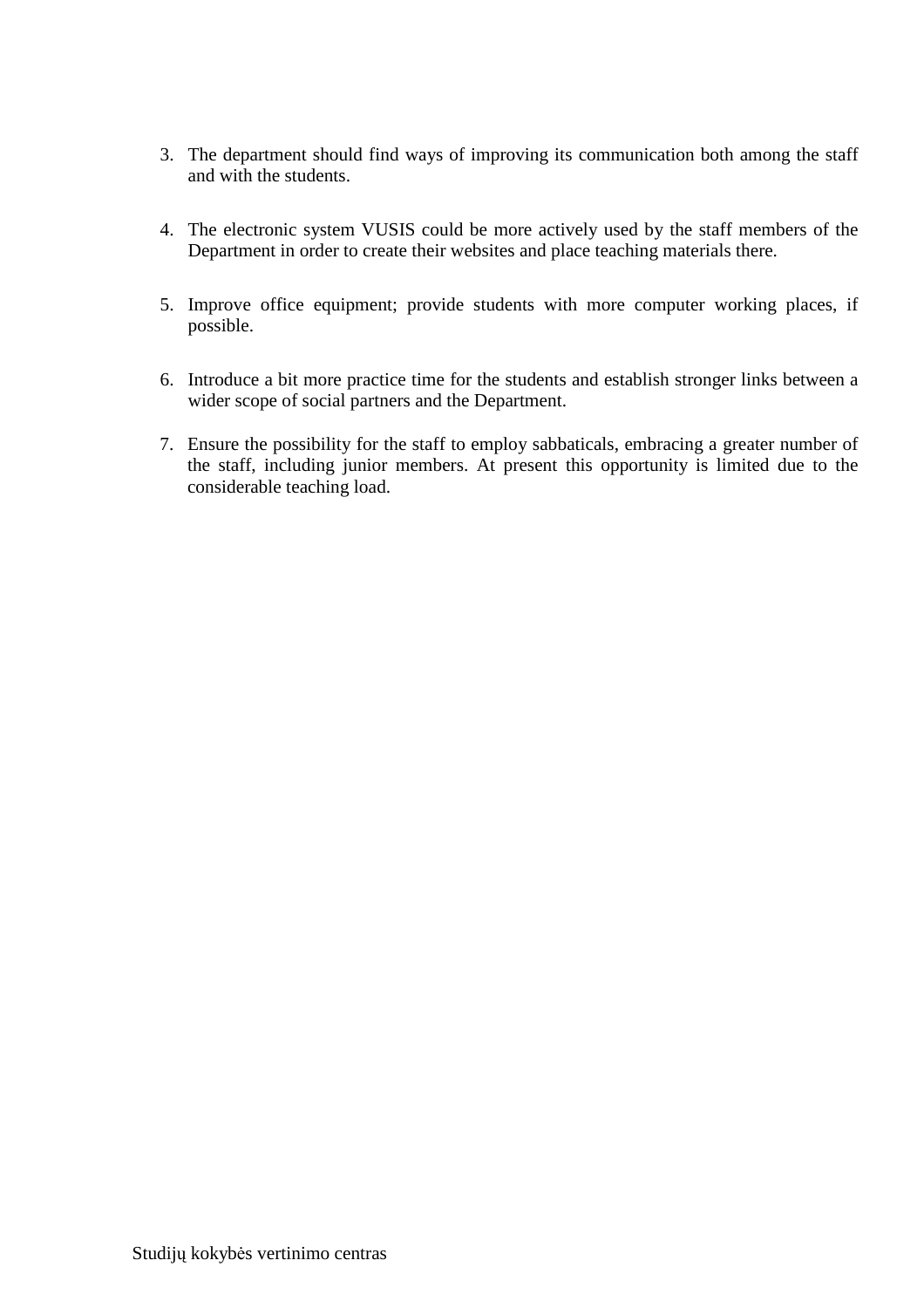#### IV. SUMMARY

The BA programme English Philology provides a comprehensive approach to the study of English Philology and aims to offer philological competences in the areas of English language, linguistics and literature as well as generic competences. The programme aims and learning outcomes are based on high academic requirements. For example, the social partners were highly satisfied with the English language and analytic skills of the graduates they had employed as teachers in their institutions.

Overall, the degree is well structured and well organised. There is an appropriate degree of research–led teaching, and the quality of BA papers is high, students are given good academic feedback and they can participate in various research activities in the department. One area that could be developed concerns communication in the department as there has been no discussion in the department about how to ensure that programme learning objectives are achieved in a modular degree. There is in general a lack of communication with the students—and among the staff—about the overall curriculum and what the department aims to achieve. Similarly, students are not very well-informed of their career possibilities and professional requirements. The department could find ways of improving its communication and offer more systematic guidance to the students.

The academic staff of the English Philology Department is highly qualified and includes native speakers of English as well as visiting Fulbright teachers. Although the teachers are actively involved in research as much as they can, it can be concluded that the current teaching workload somewhat prevents the academic staff from engaging more consistently in research activities, which are necessary in order to qualify for higher academic degrees. There should be a plan of action at the Faculty level that would also encourage junior academic staff to progress in their academic careers.

The students of the programme have good opportunities to participate in research activities. They have for example been involved in the compilation of the LINDSEI-LT spoken corpus of learner English, and students' research conferences are very popular among the English Philology students. The most talented ones may even present their research projects at international conferences. More attention should nevertheless be paid to career possibilities. Although the students of this programme have an internship at the end of their studies, they would like to organise the internship period a bit earlier in the study process as well as to establish stronger links between businesses and the Department. All in all, the students as well as graduates of the programme were satisfied with their education. They were especially proud of their teachers who encourage students to express their ideas, treat them as colleagues and prepare well for the classes. Moreover, social partners considered the students of the programme as the best in Lithuania: "they have the best English language and analytical skills, they are real experts".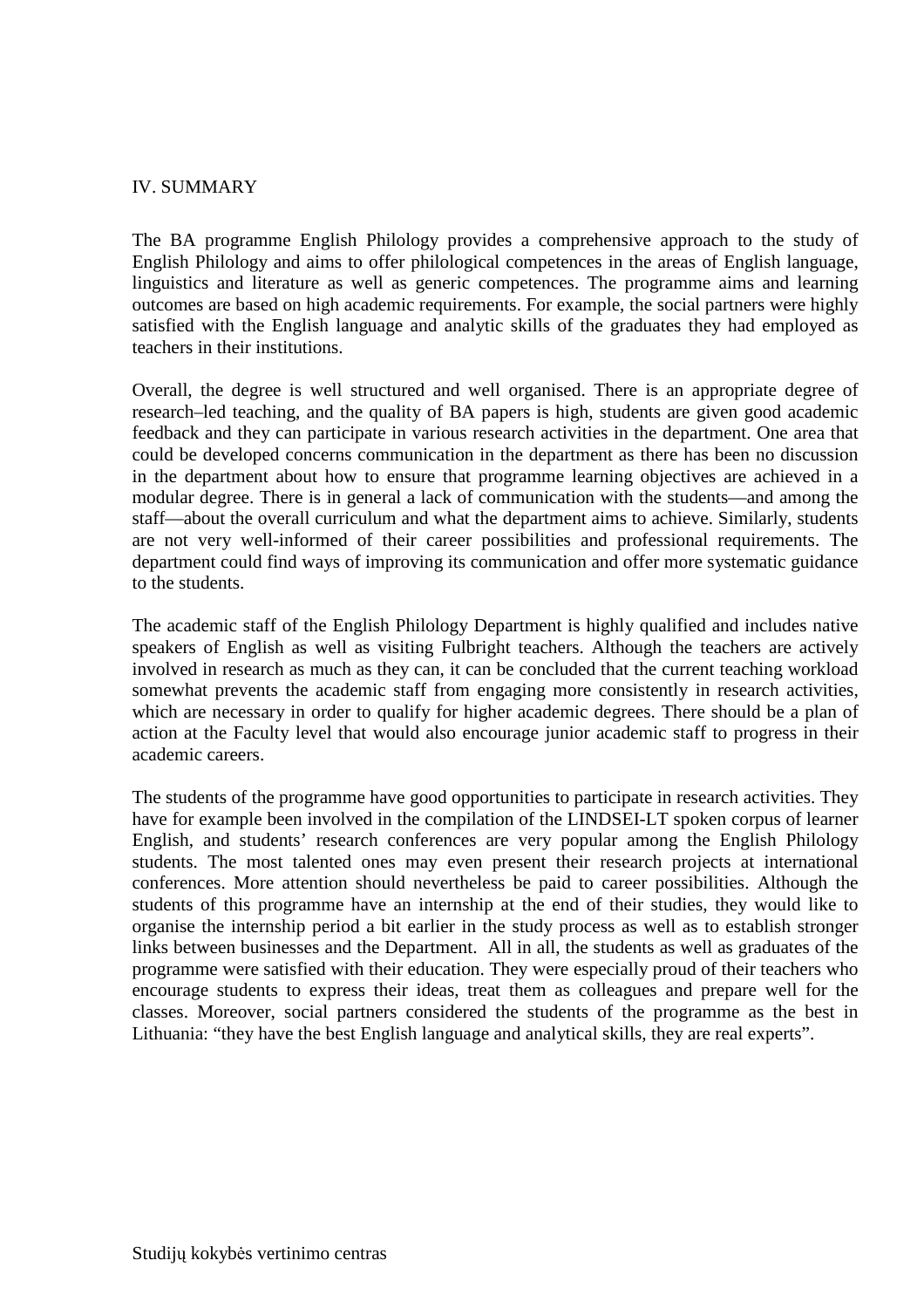#### V. GENERAL ASSESSMENT

The study programme English Philology (state code –612Q30002) at Vilnius university is given **positive** evaluation.

| No. | <b>Evaluation Area</b>                                                                                     | <b>Evaluation Area</b><br>in Points* |
|-----|------------------------------------------------------------------------------------------------------------|--------------------------------------|
| 1.  | Programme aims and learning outcomes                                                                       |                                      |
| 2.  | Curriculum design                                                                                          |                                      |
| 3.  | <b>Staff</b>                                                                                               |                                      |
| 4.  | Material resources                                                                                         | 3                                    |
| 5.  | Study process and assessment (student admission, study process<br>student support, achievement assessment) | 3                                    |
| 6.  | Programme management (programme administration, internal quality<br>assurance)                             |                                      |
|     | <b>Total:</b>                                                                                              |                                      |

*Study programme assessment in points by evaluation areas*.

\*1 (unsatisfactory) - there are essential shortcomings that must be eliminated;

2 (satisfactory) - meets the established minimum requirements, needs improvement;

3 (good) - the field develops systematically, has distinctive features;

4 (very good) - the field is exceptionally good.

Grupės vadovas:<br>Team leader:

Prof. dr. Minna Palander-Collin

Grupės nariai:

Prof. Zaiga Ikere Prof. Nikolas Gisborne Dr. Nijolė Merkienė Simonas Valionis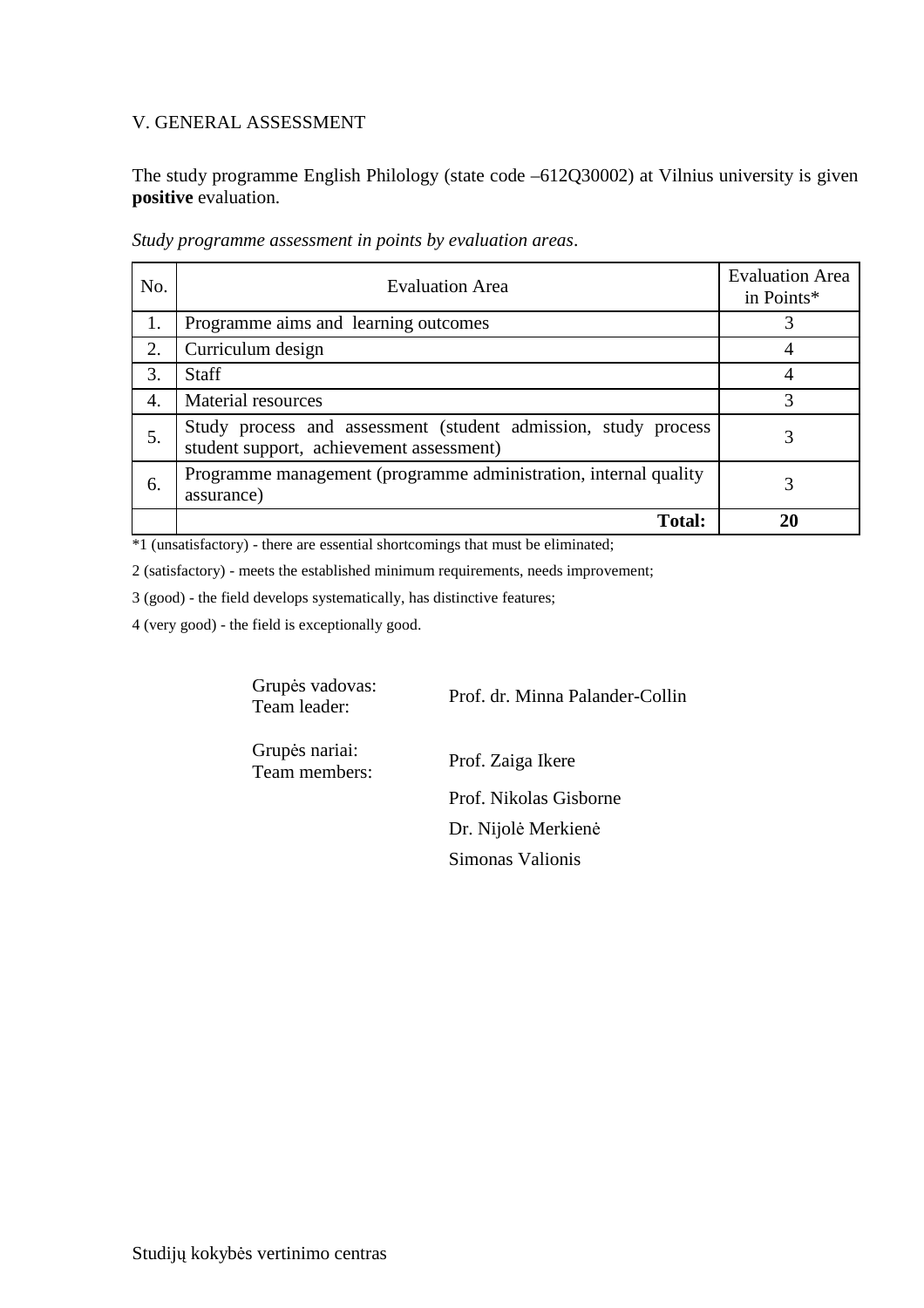#### **VILNIAUS UNIVERSITETO PIRMOSIOS PAKOPOS STUDIJŲ PROGRAMOS** *ANGLŲ FILOLOGIJA* **(VALSTYBINIS KODAS – 612Q30002) 2014-08-05 EKSPERTINIO VERTINIMO IŠVADŲ NR. SV4-429 IŠRAŠAS**

<...>

#### V. APIBENDRINAMASIS ĮVERTINIMAS

Vilniaus universiteto studijų programa *Anglų filologija* (valstybinis kodas – 612Q30002) vertinama teigiamai.

| Eil. | Vertinimo sritis                                 | <b>Srities</b>          |
|------|--------------------------------------------------|-------------------------|
| Nr.  |                                                  | ivertinimas,<br>balais* |
| 1.   | Programos tikslai ir numatomi studijų rezultatai | 3                       |
| 2.   | Programos sandara                                | 4                       |
| 3.   | Personalas                                       | 4                       |
| 4.   | Materialieji ištekliai                           | 3                       |
| 5.   | Studijų eiga ir jos vertinimas                   | 3                       |
| 6.   | Programos vadyba                                 | 3                       |
|      | Iš viso:                                         | 20                      |

\* 1 - Nepatenkinamai (yra esminių trūkumų, kuriuos būtina pašalinti)

2 - Patenkinamai (tenkina minimalius reikalavimus, reikia tobulinti)

3 - Gerai (sistemiškai plėtojama sritis, turi savitų bruožų)

4 - Labai gerai (sritis yra išskirtinė)

<...>

#### IV. SANTRAUKA

Bakalauro studijų programoje *Anglų filologija* laikomasi visapusiško požiūrio į anglų filologijos studijas ir siekiama lavinti filologines anglų kalbos, lingvistikos ir literatūros kompetencijas bei bendrąjį kompetentingumą. Studijų programos tikslai ir studijų rezultatai grindžiami aukštais akademiniais reikalavimais. Pavyzdžiui, socialiniai partneriai buvo itin patenkinti absolventų, kurie dirbo jų mokyklose mokytojais, anglų kalbos ir analitiniais gebėjimais.

Apskritai studijų programos struktūra – gera ir ji gerai organizuota. Dėstant pakankamas dėmesys skiriamas tyrimais pagrįstoms studijoms, o bakalauro darbai – aukštos kokybės. Studentai gauna gerą akademinį įvertinimą ir gali dalyvauti įvairioje mokslo veikloje Katedroje. Sritis, kurią būtų galima tobulinti, – bendravimas Katedroje, nes joje nevyksta diskusijos apie tai, kaip užtikrinti, kad studijų programos studijų rezultatai pasiekiami modulinėje laipsnį suteikiančioje studijų programoje. Apskritai, trūksta bendravimo su studentais ir tarp darbuotojų apie bendrą studijų programos turinį ir tai, ko siekia Katedra. Studentai taip pat nėra labai gerai informuoti apie karjeros galimybes ir profesinius reikalavimus. Katedra galėtų rasti būdų, kaip gerinti bendravimą ir studentams sistemingiau pateikti informaciją.

Anglų filologijos katedros akademinis personalas – aukštos kvalifikacijos ir čia dirba dėstytojai, kuriems anglų kalba gimtoji, bei pagal Fulbraito programą atvykę dėstytojai. Nors dėstytojai, kiek įstengia, aktyviai dalyvauja mokslo veikloje, galima daryti išvadą, kad dabartinis dėstymo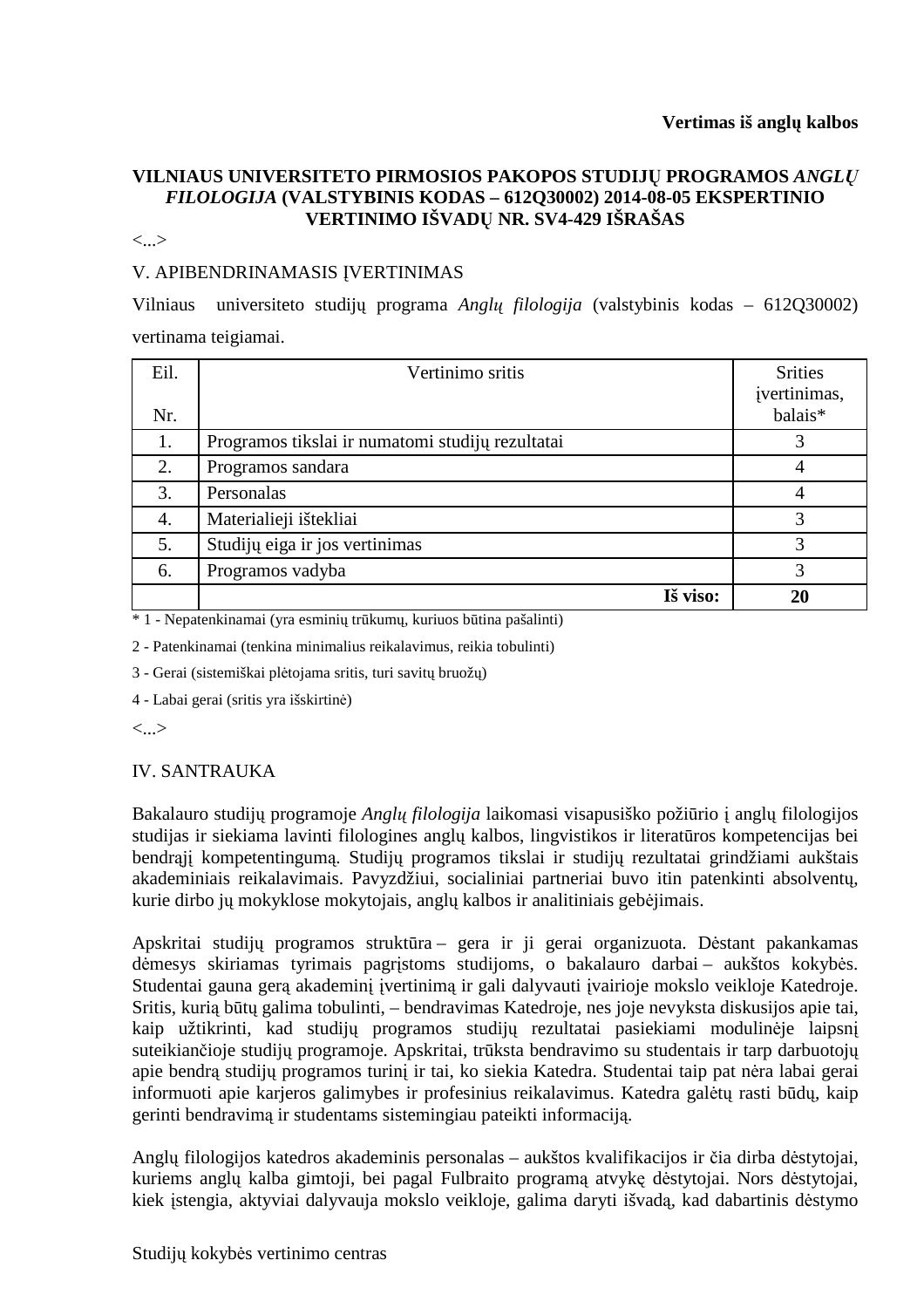krūvis šie tiek trukdo akademiniam personalui nuosekliau vykdyti mokslo veiklą, kuri būtina siekiant aukštesnio akademinio laipsnio. Reikėtų parengti Fakulteto veiksmų planą, kuris taip pat paskatintų jaunesnįjį akademinį personalą kilti akademinės karjeros laiptais.

Studijų programos studentai turi geras galimybes dalyvauti mokslo veikloje. Pavyzdžiui, jie dalyvavo sudarant sakytinės studentų anglų kalbos tekstyną LINDSEI-LT, o studentų mokslinės konferencijos labai populiarios tarp anglų filologijos studentų. Gabiausi studentai gali net pristatyti savo mokslo projektus tarptautinėse konferencijose. Vis dėl to daugiau dėmesio reikėtų skirti karjeros galimybėms. Nors studijų pabaigoje šios studijų programos studentai atlieka praktiką, jie norėtų, kad per studijas praktika būtų organizuojama šiek tiek anksčiau, taip pat, kad ryšiai tarp įmonių ir Katedros būtų glaudesni. Apskritai studijų programos studentai ir absolventai patenkinti švietimu. Jie ypač didžiavosi dėstytojais, kurie skatina studentus reikšti savo mintis, elgiasi su jais kaip su kolegomis ir gerai pasirengia paskaitoms. Be to, socialiniai partneriai laiko šios studijų programos studentus geriausiais Lietuvoje: "Jie turi geriausius anglų kalbos ir analitinius gebėjimus, jie – tikri ekspertai."

<…>

#### III. REKOMENDACIJOS

- 1. Katedra galėtų sistemingai rengti diskusijas apie studijų programos studijų tikslus ir metodus, kurie padėtų užtikrinti jų pasiekimą sistemoje.
- 2. Rekomenduojama, kad studijų programos vadybos grupė parengtų studento vadovą, kuriame būtų paaiškinta studijų programos struktūra ir tikslai, studentų studijų eiga studijų programoje ir karjeros galimybės bei kvalifikacijos reikalavimai (pavyzdžiui, mokytojo). Jis būtų naudingas studentų akademiniam ir profesiniam tobulėjimui bei pažangai. Jame taip pat būtų būsimiems kandidatams ir socialiniams partneriams paaiškinti studijų programos tikslai ir uždaviniai.
- 3. Katedra turėtų rasti būdų bendravimui tiek su personalu, tiek su studentais gerinti.
- 4. Katedros darbuotojai galėtų aktyviau naudoti elektroninę VUSIS sistemą savo interneto svetainėms kurti ir mokymo medžiagai pateikti.
- 5. Tobulinti biuro įrangą, jeigu įmanoma, suteikti studentams daugiau kompiuterizuotų darbo vietų.
- 6. Studentų praktikai skirti šiek tiek daugiau laiko ir užmegzti glaudesnius ryšius tarp įvairesnių socialinių partnerių ir Katedros.
- 7. Užtikrinti, kad personalas galėtų gauti akademines atostogas, kurios būtų suteikiamos daugiau darbuotojų, įskaitant jaunesniuosius darbuotojus. Šiuo metu ši galimybė ribota dėl gana didelio dėstymo krūvio.

<…>